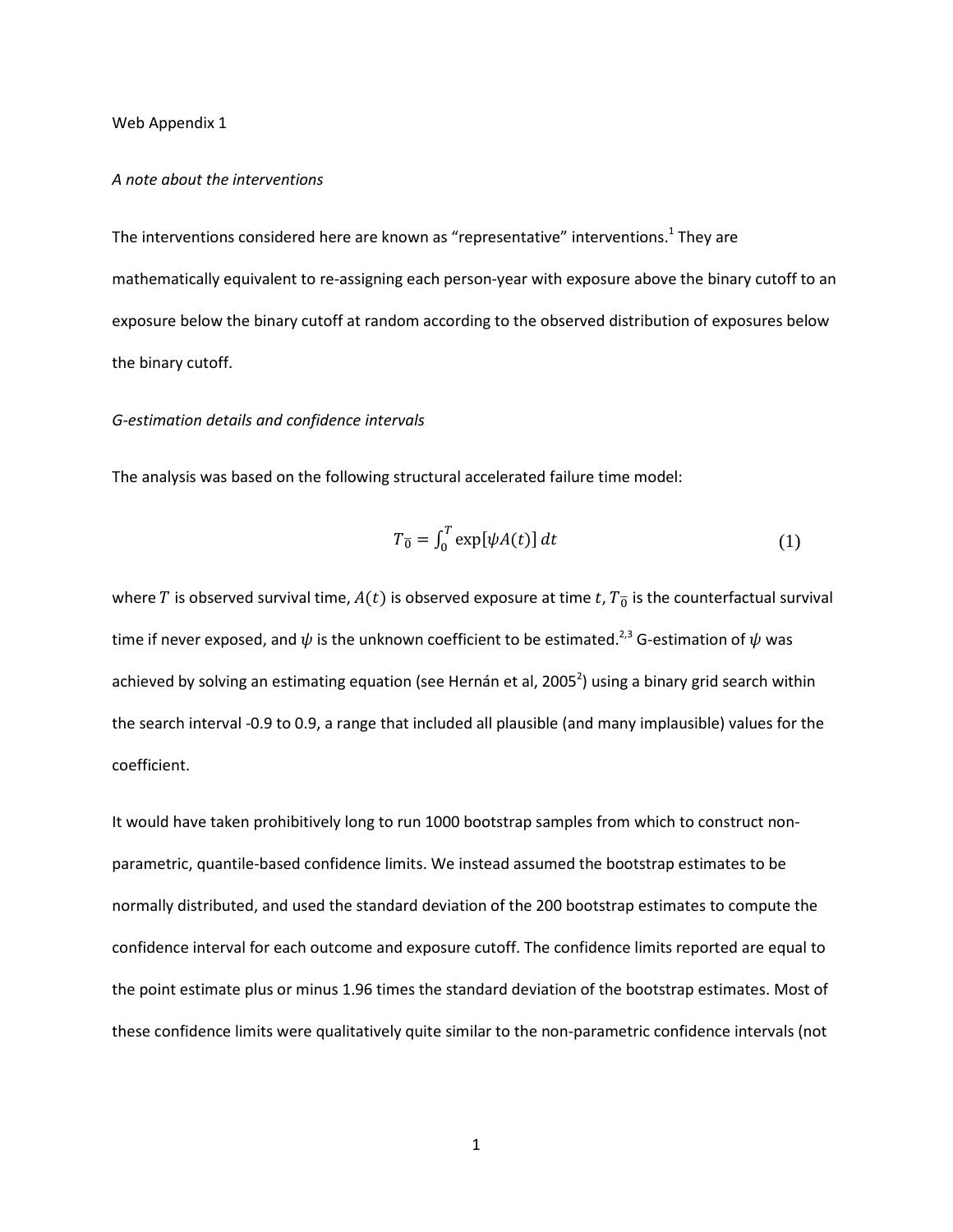shown) obtained by using the 2.5th and 97.5th percentiles of the bootstrap estimates as the lower and upper limits of the 95% confidence interval.

For some bootstrap samples, g-estimation failed to produce an estimate within that interval. For example, this could happen when too few cases who had ever (or never) been exposed above the cutoff were selected into the sample. Since we had fewer than 200 bootstrap estimates, using the standard deviation to calculate confidence limits was inappropriate. Thus, for each cutoff where at least one bootstrap sample (but fewer than 5% of them) failed to produce an estimate, the minimum and maximum estimates were reported instead of adding and subtracting 1.96 times the standard deviation, yielding a possibly conservative confidence interval. This occurred only in the analyses of cerebrovascular disease, for cutoffs 0.05mg/m<sup>3</sup>, 0.1mg/m<sup>3</sup>, and 0.15mg/m<sup>3</sup>.

# *Effect measure estimated*

The coefficient  $\psi$  represents the log of the ratio of the median survival time that would have been observed if all workers had been exposed for the entire duration of follow-up to the median survival time if all workers had never been exposed. However, this interpretation is not very meaningful in our application: the autoworkers cohort includes follow-up after the end of employment, when exposure can no longer occur, so that "always exposed" is an unrealistic scenario. We reported estimates for a different effect measure derived from the same coefficient: the sum over all deaths from the cause of interest of the difference  $T_{\overline{0}} - T$ , where  $T_{\overline{0}}$  is calculated for each person from the accelerated failure time model (equation (1)) using the g-estimate of  $\psi$ . Thus, we use the estimate of  $\psi$  to calculate the impact of each intervention within the subgroup of the cohort that experienced the outcome of interest during follow-up.

# *Administrative censoring*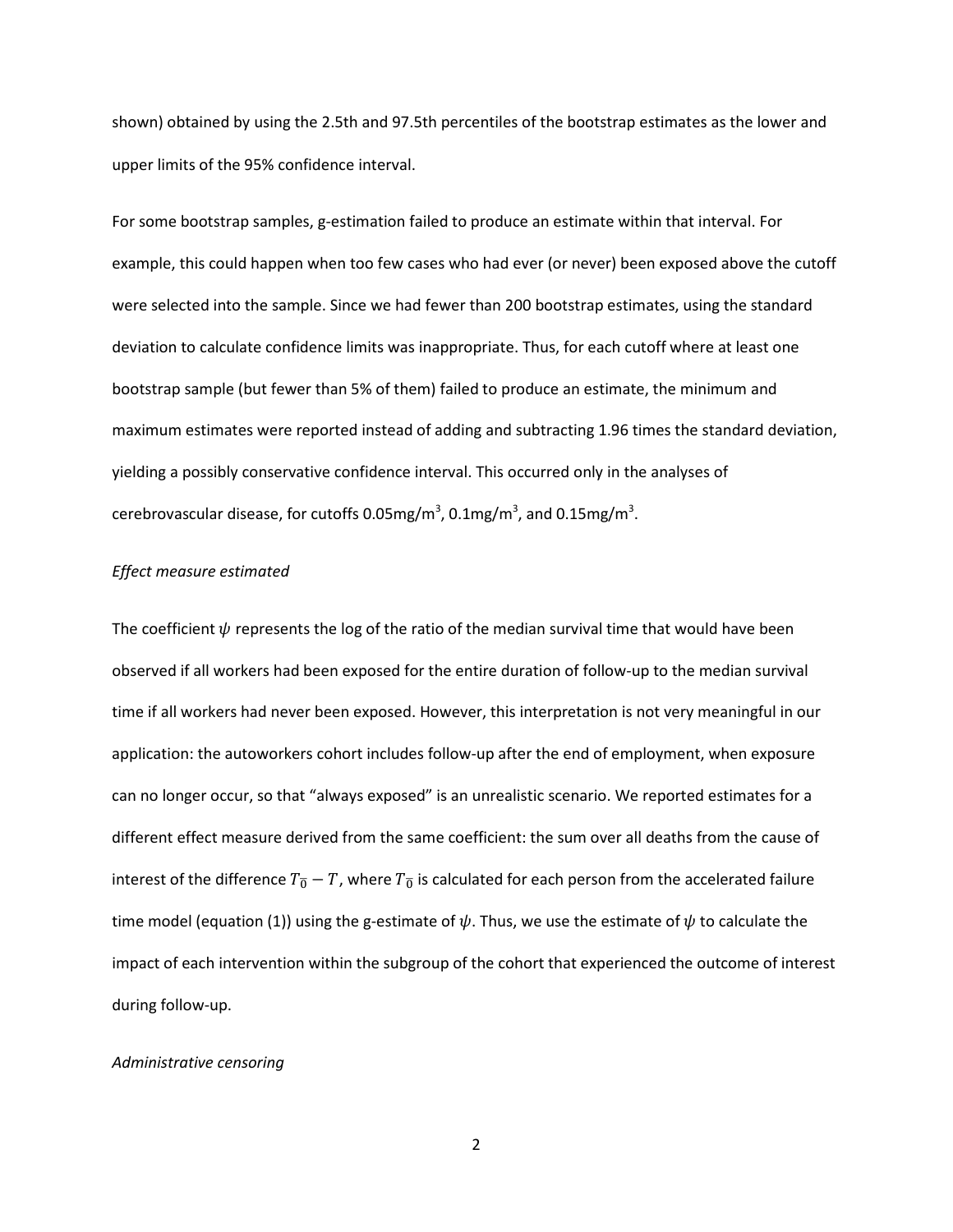Since the autoworkers cohort was not followed until all workers had died, administrative censoring would cause bias in the absence of proper adjustment, because survival to the administrative end of follow-up may depend on exposure. We adjusted by artificially censoring those workers whose death from the cause of interest would have been unobserved under at least one possible exposure scenario, as described in the references.<sup>[2,](#page-5-1)[3](#page-5-2)</sup> For most analyses, fewer than 5% of the observed deaths were artificially censored, though more artificial censoring was necessary for cerebrovascular disease than for the other outcomes. For each cutoff, Table A1 displays the number and percent of deaths from each cause that were *not* artificially censored.

Our analysis only includes those workers whose outcome would have been observed under all exposure histories. Thus, under the assumptions described in the Discussion, our g-estimates of  $\psi$  are unbiased, and can be thought of as representing the etiologic effect. For each analysis, we then used the g-estimate to calculate the estimated total number of years of life saved among all individuals whose deaths from the cause of interest were observed during the study period, including those artificially censored in the g-estimation step (even though some of those saved life years were after the administrative end of follow-up). Those who were administratively censored (that is, who were still alive at the end of follow-up) were not included in this sum. Different workers may have been artificially censored in the analyses of different cutoffs. Including the artificially censored cases was therefore necessary in order to obtain comparable estimates for different cutoffs, since our sums must refer to the same population for all cutoffs.

# *Non-administrative censoring*

We adjusted for loss to follow-up (<4%) and censoring by death from competing risks (13% for cardiovascular disease overall, 17% for IHD, 20% for AMI, and 23% for cerebrovascular disease) using inverse probability of censoring weights.<sup>[2](#page-5-1)</sup> We used stabilized weights equal to the predicted marginal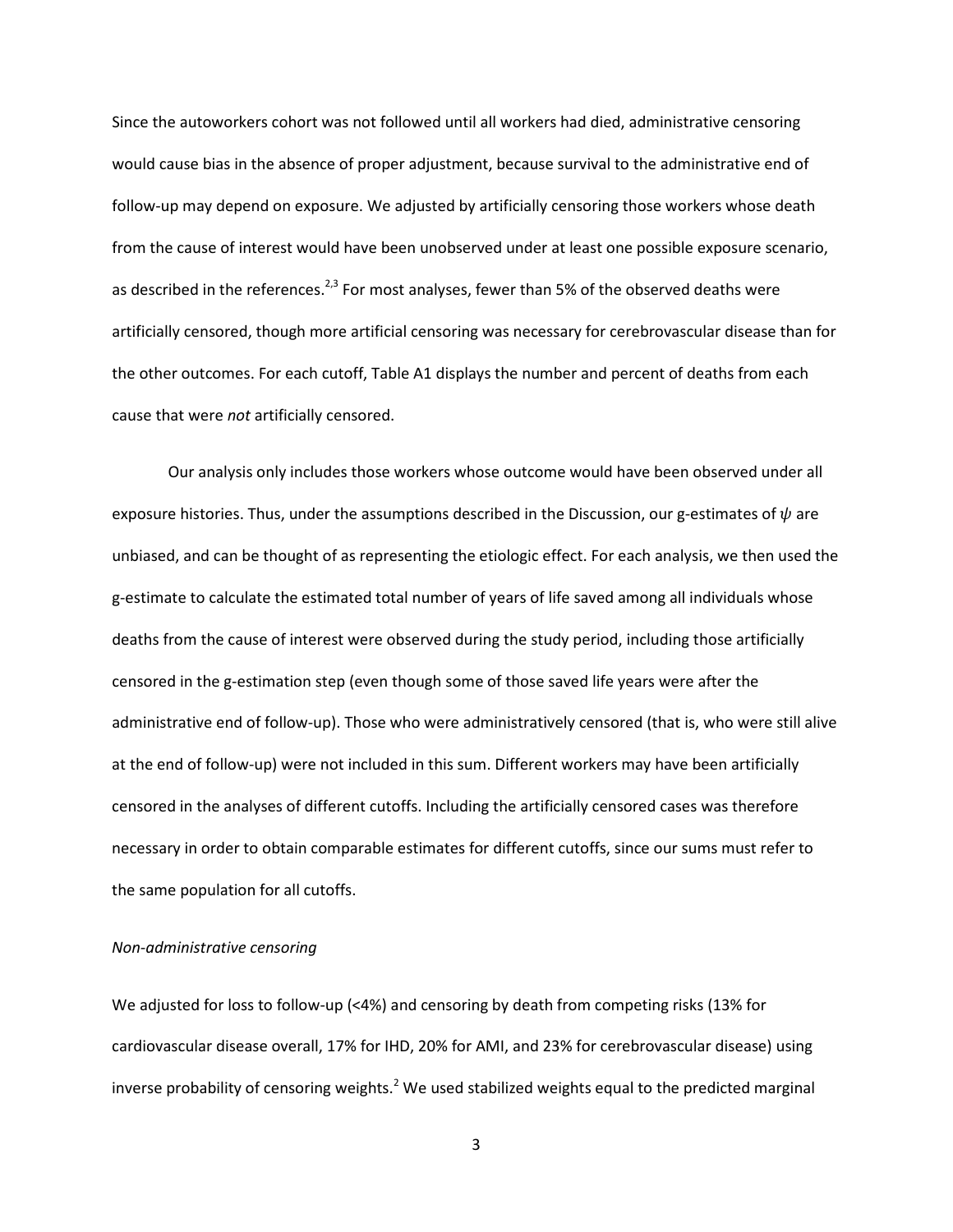probability of remaining uncensored divided by the predicted conditional probability of remaining uncensored. The conditional probability of being uncensored at each time was obtained from a pooled logistic model using the following predictors: race, sex, current age and age at baseline (both linear), plant, an indicator for the year being before 1970 (when exposures were dramatically reduced), both current and previous exposures to all three fluid types as described in the text for the model predicting exposure, and intermittent time off work. For all outcomes and cutoffs, the weights were moderate (total range: 0.88 to 1.44) and did not require truncation.

Our use of inverse probability weighting to adjust for competing risks gives our results for cause-specific mortality a somewhat odd interpretation: we estimate the impacts of interventions as if it were impossible to die from causes other than cardiovascular disease (or ischemic heart disease, or acute myocardial infarction, or cerebrovascular disease). This scenario is unrealistic, but it is the only way to avoid assuming that death from competing risks is uninformative within the context of g-estimation of an accelerated failure time model. However, a sensitivity analysis without adjustment for competing risks (that is, without using inverse probability weights to adjust for competing risks) yielded very similar estimates, most of which were slightly higher.

# *All-cause vs. cause-specific mortality*

The accelerated failure time model in Equation 1 relates counterfactual unexposed survival time to observed exposure and observed survival time via an unmeasured coefficient that can be thought of as the log of the "acceleration factor". Exposure speeds up (or slows down) the time to event, rather than increasing (or decreasing) one's probability of experiencing the outcome. For this reason, the accelerated failure time model is very well-suited to studying all-cause mortality. To illustrate this point, we ran an analysis of all-cause mortality using the same exposure cutoffs. No weights (or assumptions) were needed to adjust for competing risks, since there were none, though we did use weights to adjust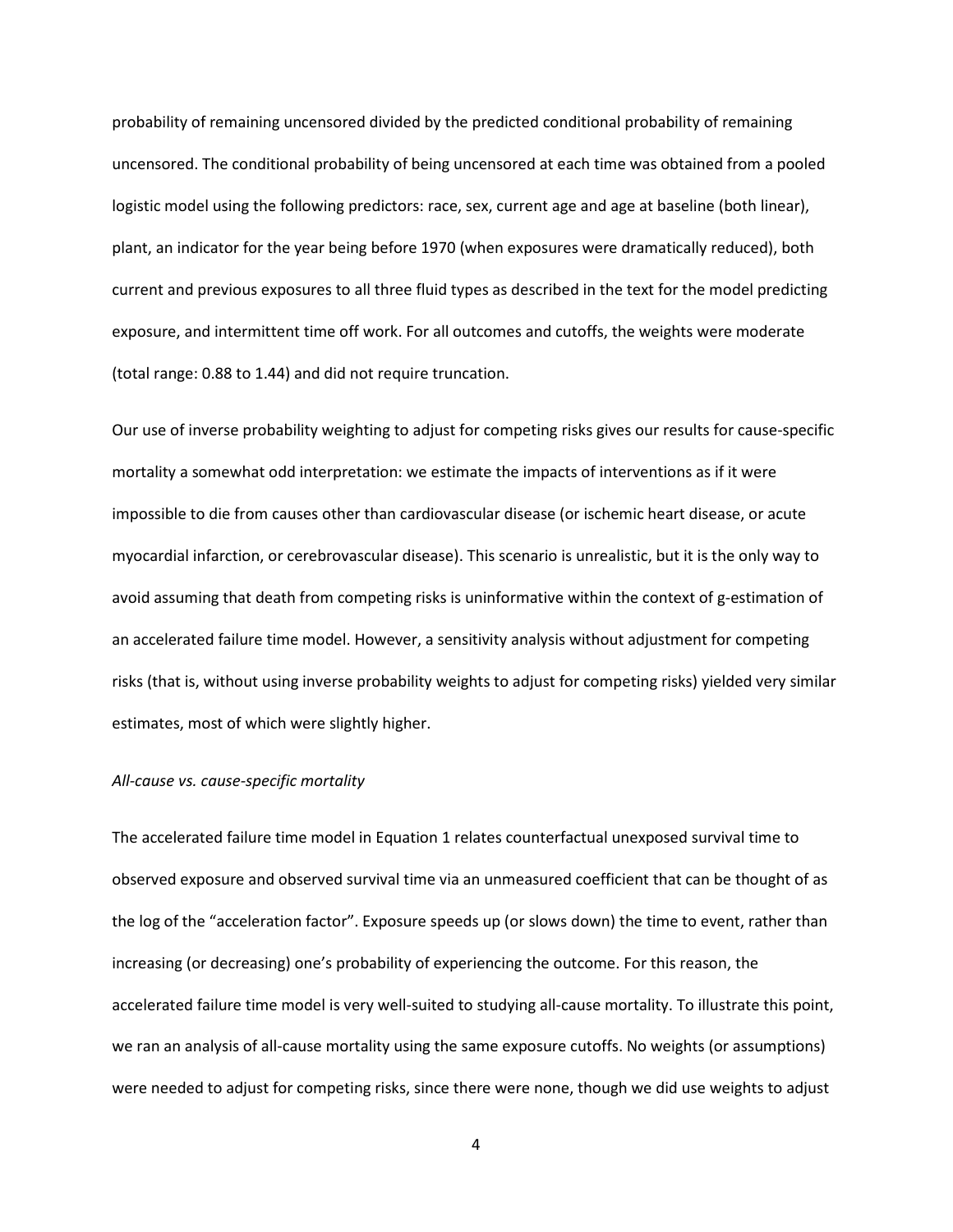for loss to follow-up. In this analysis, the coefficient  $\psi$  from the main analysis represents the log of the factor by which exposure accelerates death in the cohort; this etiologic measure applies to the entire cohort.

For cause-specific mortality, the coefficient  $\psi$  from the main analysis represents the log of the factor by which exposure accelerates death from that cause in a pseudo-population in which death from other causes is impossible. The sensitivity analysis without weights for competing risks yields a coefficient representing the log of the factor by which exposure accelerates death from that cause in the cohort, under the assumption that those censored due to death from other causes either (a) share the same distribution of exposure history with or (b) have the same underlying susceptibility to the outcome of interest as those who died of the cause of interest. This complicated interpretation of  $\psi$  provides a further motivation for presenting the results as impacts of interventions within subgroups defined by observed outcomes.

### *Choice of g-methods*

Another method that correctly handles time-varying confounding affected by prior exposure is the parametric g-formula[.](#page-5-3)<sup>4</sup> This method, rather than adjusting for competing risks, models the outcome, competing outcomes, and all covariates as functions of prior values. Then, the models are used to predict the data distribution under different exposure scenarios; competing outcomes can thus be simulated, possibly giving a more realistic idea of the impact of an intervention. However, this method requires making parametric modeling assumptions not only for the outcome but for every time-varying covariate, which could result in substantial bias if those models are misspecified, especially if errors propagate over a long follow-up period. Unlike g-estimation, the parametric g-formula is also subject to the g-null paradox, meaning that results are expected to be biased in large samples.<sup>[5](#page-5-4)</sup>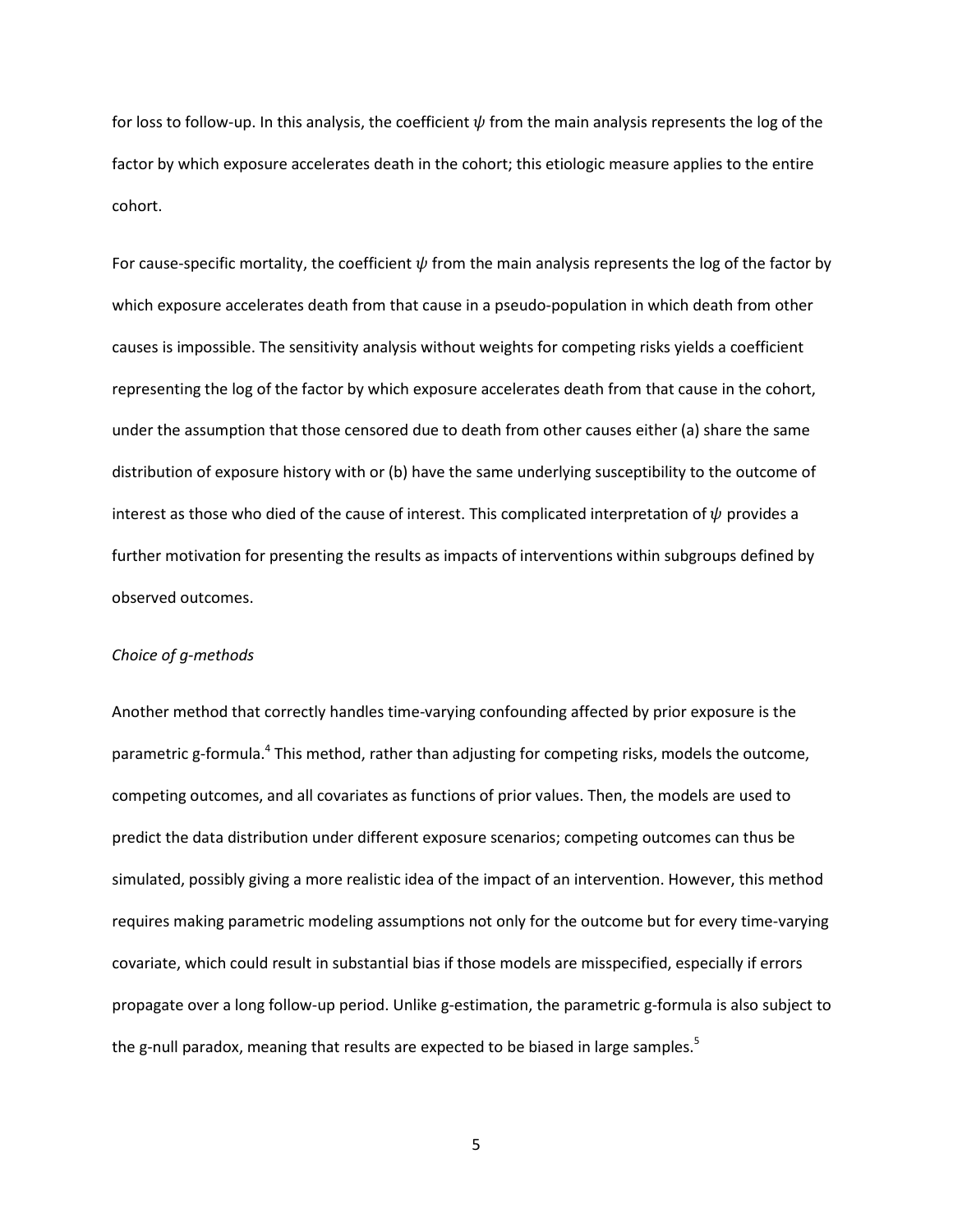Marginal structural models with inverse probability of treatment weighting also adjust correctly for time-varying confounding affected by prior exposure. However, that method gives biased results when positivity is violated. Positivity, or experimental treatment assignment, is the assumption that all nonempty strata of covariates include both exposed and unexposed individuals. Workers who are no longer actively employed cannot be exposed, which represents a structural violation of positivity. G-estimation of our structural model does not require positivity[.](#page-5-4)<sup>5</sup>

<span id="page-5-0"></span>1. Taubman SL, Robins JM, Mittleman MA, Hernan MA. Alternative approaches to estimating the effects of hypothetical interventions. Alexandria, VA: American Statistical Association; 2008.

<span id="page-5-1"></span>2. Hernan MA, Cole SR, Margolick J, Cohen M, Robins JM. Structural accelerated failure time models for survival analysis in studies with time-varying treatments. Pharmacoepidemiol Drug Saf 2005;14:477-91.

<span id="page-5-2"></span>3. Chevrier J, Picciotto S, Eisen EA. A comparison of standard methods with g-estimation of accelerated failure-time models to address the healthy-worker survivor effect: application in a cohort of autoworkers exposed to metalworking fluids. Epidemiology 2012;23:212-9.

<span id="page-5-3"></span>4. Cole SR, Richardson DB, Chu H, Naimi AI. Analysis of occupational asbestos exposure and lung cancer mortality using the g formula. Am J Epidemiol 2013;177:989-96.

<span id="page-5-4"></span>5. Robins JM, Hernán MA. Estimation of the causal effects of time-varying exposures. In: Fitzmaurice G, Davidian M, Verbeke G, Molenberghs G, eds. Longitudinal Data Analysis. New York: Chapman & Hall / CRC; 2009:553-99.